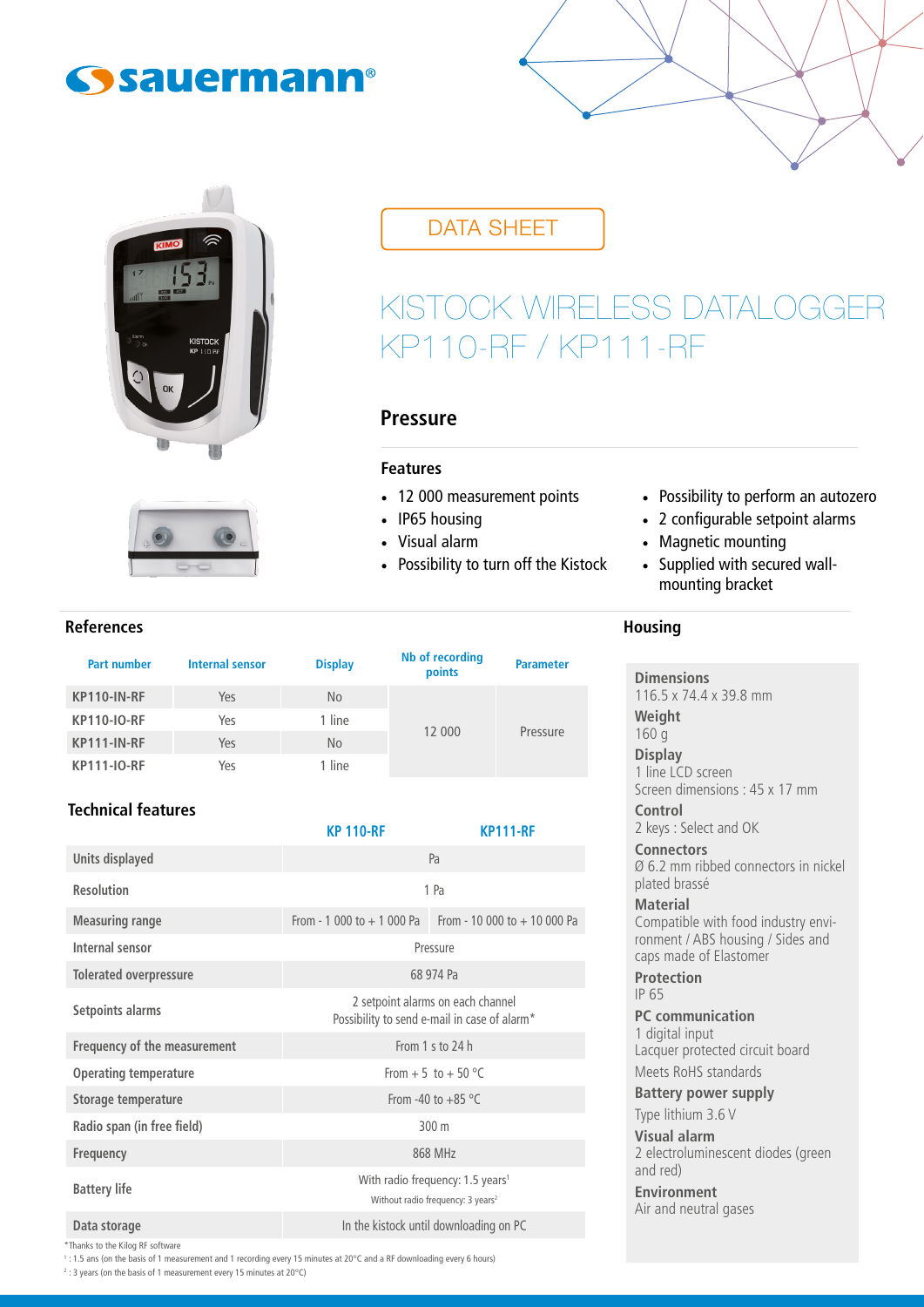| <b>Specifications</b>  | <b>KP 110-RF</b>                  | <b>KP111-RF</b>                    |  |
|------------------------|-----------------------------------|------------------------------------|--|
| Sensor type            | Pressure                          |                                    |  |
| <b>Measuring range</b> | From - 1 000 to $+$ 1 000 Pa      | From - 10 000 to $+$ 10 000 Pa     |  |
| Accuracy*              | $\pm 0.5\%$ of reading $\pm 3$ Pa | $\pm 0.5\%$ of reading $\pm 30$ Pa |  |

\*All accuracies indicated in this document were stated in laboratory conditions and can be guaranteed for measurements carried out in the same conditions, or carried out with calibration compensation.

#### **Recorder function**

KISTOCK datalogger is supplied turned off to save battery life. To activate it :

• Press **"OK"** key for 5 s , green LED "On" blinks.

#### To turn it off:

• Press **"Select"** and **"OK"** keys at the same time for 5 s. It is impossible to turn it off during a recording or a data download.

Activate or deactivate the keys during a measurement dataset :

- Press **"Select"** and **"OK"** at the same time for 5 s to deactivate both buttons : red led flashes twice quickly.
- Press **"Select"** and **"OK"** at the same time for 5 s to reactivate them : green led flashes twice quickly.

#### Perform an autozero during a measurement dataset

It is possible to reset the instrument during a measurement dataset. **Keys must be activated.**

- Disconnect the pressure tube from the instrument.
- Press **"OK"** key.

The instrument is reset : **"0"** is displayed on the screen, this value is not recorded.

- Connect again the pressure tubes.

The instrument starts again the measurements dataset and values are recorded.

#### Perform an autozero during measurements (values are not recorded)

It is possible to reset the instrument when values are measured but not recorded. **Keys must be activated.**

- Disconnect the pressure tube from the instrument.
- Press **"Select"** to display the measurement.
- Press **"OK"**.

The instrument is reset : **"0"** is displayed on the screen.

Connect again the pressure tubes.

The instrument backs to measurements.

#### 5 recording modes

KISTOCK can record in 5 different ways :

- **''Immediate''** mode records values according a predefined interval.
- **''Minimum''**, **''Maximum''** and **''Average''** record automatically the calculation of minimum, maximum or average of measured values during an interval of recording.
- **''Monitoring''** mode allows to get an accurate history report during error events to help troubleshooting, without stopping the measurement logging. To proceed this way, you just have to define :
	- a record interval to be used whilst the readings are beyond the setpoints.
	- a record interval for the values measured during each reading beyond the setpoints.
- Furthermore, you can also let your KISTOCK record non-stop (**''loop''** recording option).

#### Two operation modes

- Autonomous mode: data download is made wireless through the Kilog RF software.
- Network mode: measurements are stored in the datalogger and sent to the computer at regular intervals (in case of alarm, the information is directly sent to the computer). So Kistock memory is used as buffer memory and is reset at each sending. In this mode, several Kistocks can be linked to a computer at the same time.

#### Three modes dataset start

Once your recording mode has been set, you can launch your dataset:

- With a delayed start (with predefined date and time)
- With the software
- With push-button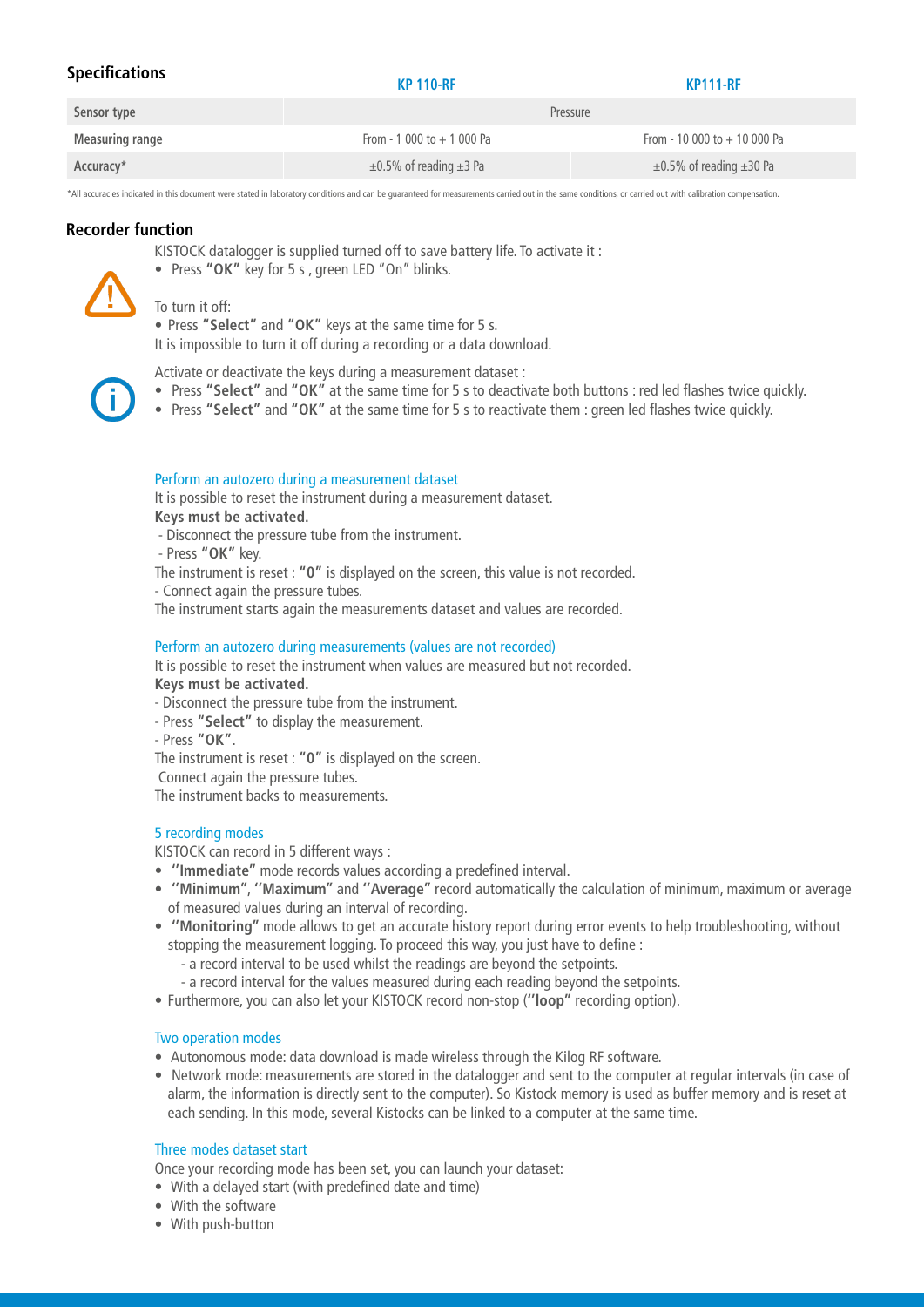### Six modes dataset stop

You can stop your dataset :

- As per a date and time (if it was started the same way)
- As per a period
- As per a predefined number of recording points
- Once the storage capacity is full
- With **''Stop''** option of the software
- By holding **''OK''** key for at least 5 s, if this function has been previously activated by the software.

## **External inputs**



## **Dimensions (mm)**



**Screen**



**Pa:** pressure in Pascal

I<sup>V</sup> Indicates the reception powerful of the пI datalogger

**END** DATASET is finished

**REC** One value is being recorded

- **LOG** Flashing: dataset has not started yet Constant: data set is in progress
- **FUIL** Slow flashing: dataset is taking 80-90% of storage capacity Fast flashing: dataset is taking 90-100% of storage capacity Constant: storage capacity filled up
- Channel No. which is measuring **1**
- **ACT** Refresh of displayed measurements
- **TIME** Display of measurement and recording intervals
- **Low battery indicator**

₹

- Displayed values correspond to maximum and minimum values of the channels MIN MAX
	- Alarm action type: rising or falling action

## **Software**

#### **Configuration and data processing software**

The new KILOG RF software is specially designed for the KISTOCK-RF range. In addition to the standard functions of dataloggers configuration and data processing (average, minimum and maximum values...), it allows the creation of a wireless dataloggers network (up to 100 dataloggers) for a real-time monitoring.

*Ref.: KILOG-RF*

Software is compatible with the wired range.



## **Communication base with KILOG-RF software**

This base allows to communicate by radio frequency with Kistock-RF (kistock by kistock data recovery, programming of Kistock-RF...). It must be continuously powered and connected to the PC for the use of kistock in network mode. It is equipped with a USB connection for PC, a jack connection for KNT310 data collector and a relay output. Supplied with main adapter, KILOG-RF software and USB cable. *Ref.: BK-RF*